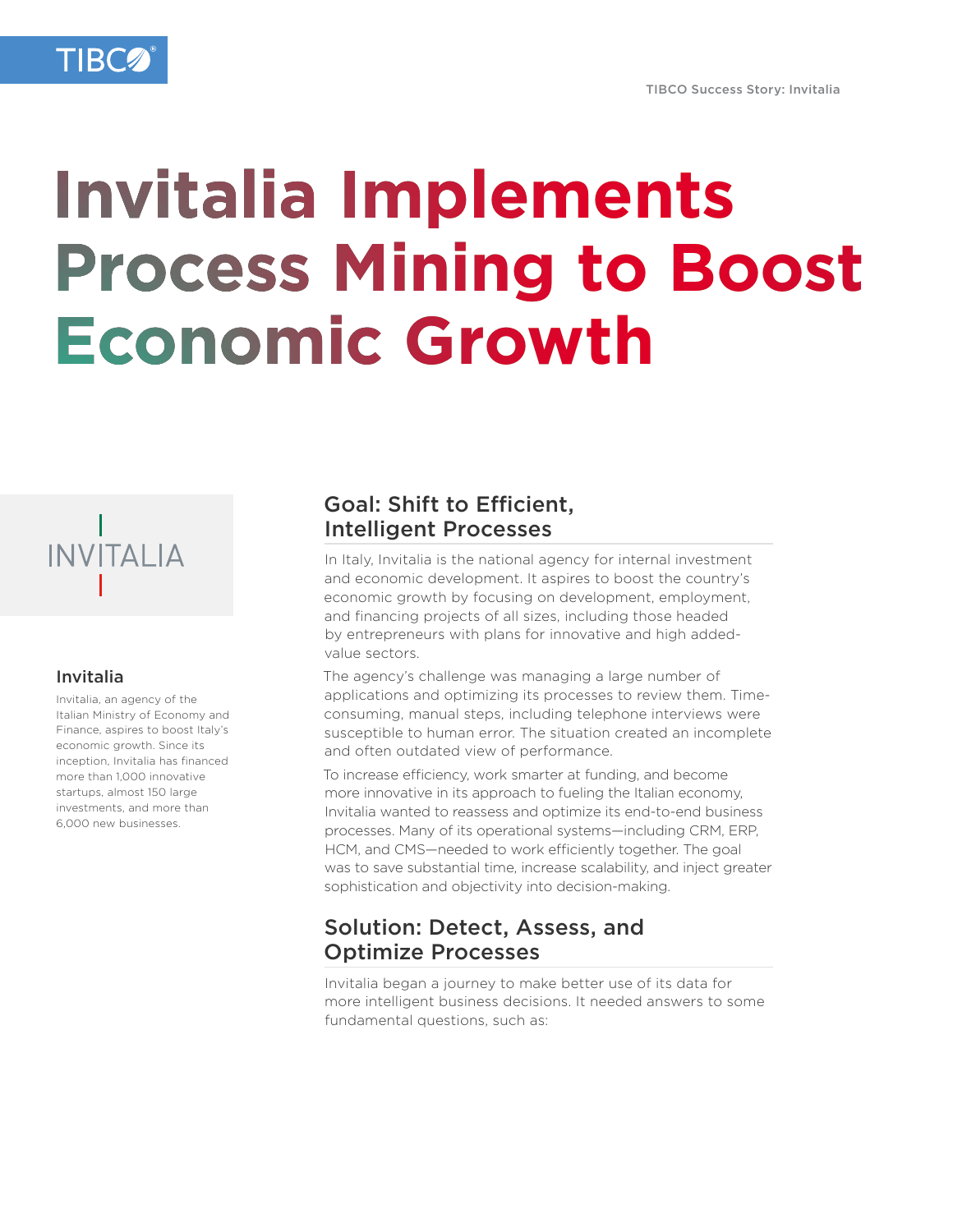*Do we have a comprehensive view of the processes we execute daily?* 

*Can we detect inefficiencies?* 

*How can we improve in those areas?* 

*Are we compliant with internal rules and policies such as segregation of duties?* 

*Do we meet our SLAs and deadlines?* 

*What's the cost of each process?*

Explains Chief Data and Analytics Officer Mario Ettorre, "We had discovered TIBCO LABS initiatives, which allowed us to use TIBCO process mining technology. We worked alongside TIBCO experts and our internal business process owners to build a process mining solution that would answer our questions." The process started by analyzing log files, which provided an overview of the actual processes being used.

Using the TIBCO Connected Intelligence platform, Invitalia applied visual analytics as the front-end layer for process mining discoveries. Looking at the number of funding requests managed, Invitalia examined time-to-completion and performed a process based cost analysis to remove hidden inefficiencies and boost the whole request management process.

By detecting and fixing performance inefficiencies, Invitalia improved execution of business processes, including for purchasing, fund management, and service desk support. Through process models, it gained an understanding of every possible path or variant in a process and was better able to accurately assess its performance.

According to Ettorre, "We saw the big picture by exploiting our internal and external datasources using the Invitalia Knowledge Lake to discover knowledge and accelerate business and decision processes, and provide more information to citizens and our internal operators, too. By integrating this data into operational systems, we can make the best decisions, predict the best next action, and create what we call augmented operational intelligence."

#### Reduced Time and Cost

Business process execution time and costs have been reduced by identifying and removing bottlenecks. For example, the team discovered a bottleneck during assignment of a funding request to a human operator. They used process mining to uncover the underlying reason, then put in place an effective countermeasure, leading to 25 percent time savings. Fabrizio Bellezza, Group CIO, noted that one of the key benefits was the ability "to give our employees the opportunity to be more efficient and also more conscious of the work they are doing."

"By integrating this data into operational systems, we can make the best decisions, predict the best next action, and create what we call augmented operational intelligence."

—Mario Ettorre, Chief Data Analytics Officer